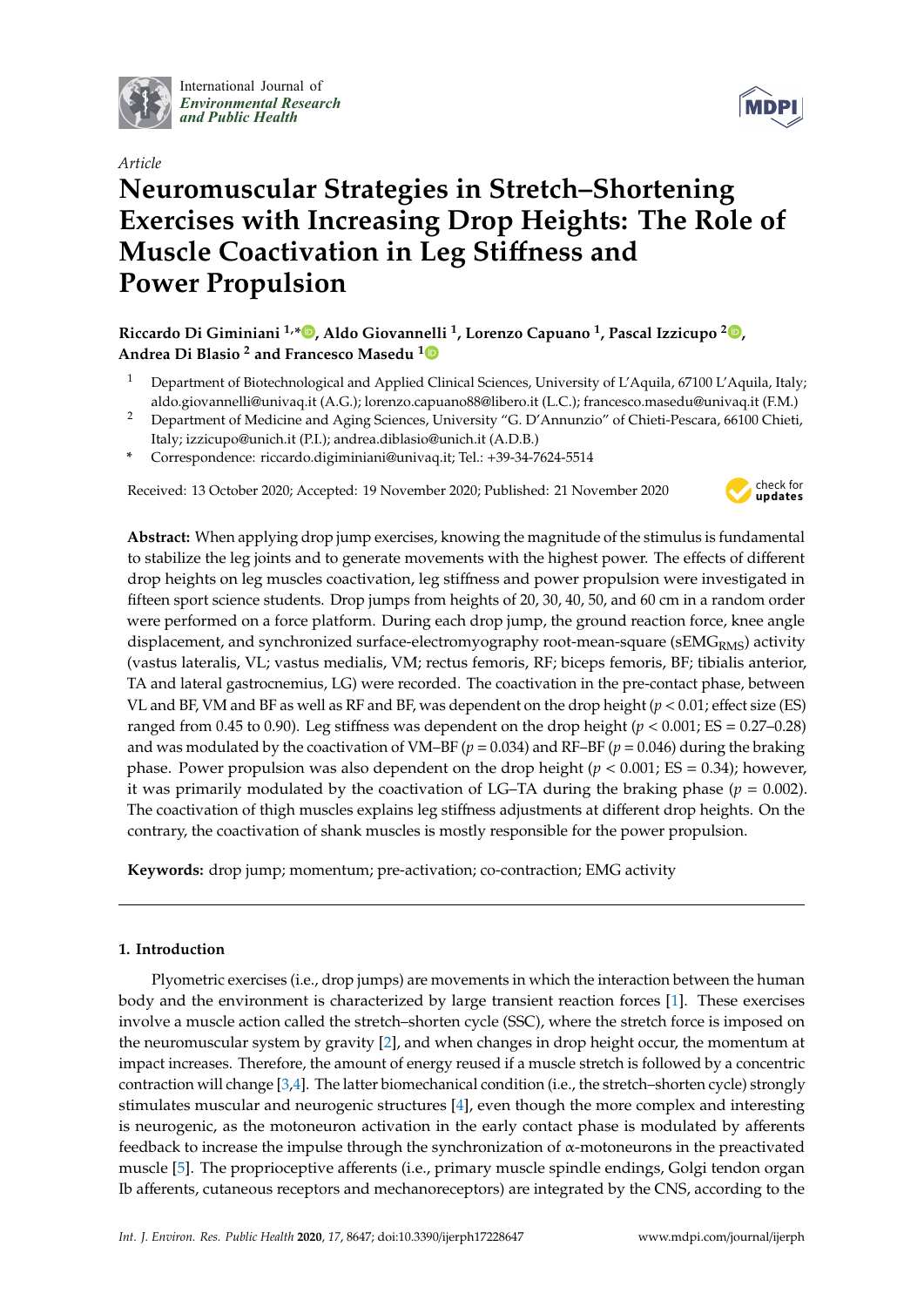drop height, to control muscle length and tension at impact with the ground and to determine an appropriate leg stiffness regulation that represents a key factor to catapult the elastic energy, stored in the muscle–tendon complex, preactivated and eccentrically stretched to the concentric propulsion phase [\[5–](#page-11-4)[7\]](#page-11-5).

The drop height influences the power output [\[4,](#page-11-3)[7](#page-11-5)[–15\]](#page-12-0), thus modulating feedforward control (pre-programmed) during the pre-contact phase [\[16](#page-12-1)[,17\]](#page-12-2), which in turn regulates leg stiffness on impact with the ground [\[18\]](#page-12-3), and feedback control (short, medium and long-latency responses) during the braking and propulsion phases [\[6,](#page-11-6)[7\]](#page-11-5). This means that the motor cortical contribution involves the entire drop jump exercise [\[19\]](#page-12-4) and that a "certain drop height", relative to the aim of movement (i.e., the power output or height of the jump), determines the integration between feedforward and feedback mechanisms to provide appropriate leg stiffness [\[19\]](#page-12-4). Leg stiffness depends on the stiffness of the joints [\[14,](#page-12-5)[18,](#page-12-3)[20,](#page-12-6)[21\]](#page-12-7), and it can be used as a global mechanical measure of multi-joint coordination to characterize the "stiffness strategy" to control the dynamic interactions between the lower limb and the ground. Leg stiffness can be modulated by varying muscle pre-activation and coactivation before and during foot contact [\[20\]](#page-12-6).

The functional role of coactivation has been demonstrated for knee joint stability and joint injury protection in isometric contractions [\[22,](#page-12-8)[23\]](#page-12-9) as well as for preventing ankle sprains in simulated landings [\[24\]](#page-12-10). Arai et al. [\[25\]](#page-12-11) have shown that the coactivation of the muscles around the ankle joint depends on the rebound height but not on the drop height. However, when drop jumps with small angular amplitudes are performed [\[20](#page-12-6)[,26\]](#page-12-12), the downward displacement of the center of mass during the initial phase of ground contact is decelerated by knee stiffness, which represents the major determinant of leg stiffness [\[18](#page-12-3)[,20](#page-12-6)[,21\]](#page-12-7). Therefore, muscle activity, which is dependent on drop height [\[16,](#page-12-1)[17,](#page-12-2)[27\]](#page-12-13), could be arranged differently between the leg muscles to control leg stiffness and to contribute to power propulsion during drop jumps [\[20\]](#page-12-6). Specifically, while leg stiffness is determined functionally by the coactivation of agonist–antagonist leg muscles to ensure joint stability on impact with the ground [\[18](#page-12-3)[,20](#page-12-6)[–23\]](#page-12-9), the antigravity muscles, i.e., the plantar flexors and knee and hip extensors [\[28\]](#page-12-14), are the prime movers during the propulsion phase [\[29](#page-12-15)[–31\]](#page-12-16). Thus, when the aim is to maximize power propulsion following landing, the neuromuscular strategy involves an alteration in the activation of agonist–antagonist leg muscles; consequently, coactivation will be reduced, and leg stiffness will be adjusted [\[29](#page-12-15)[–31\]](#page-12-16).

From the above studies, we can summarize that selecting an "optimal drop height" is crucial for two reasons: first, it is essential to induce specific physiological adaptations and therefore improving the power performance; second the proper selection of drop height reduces the stress on musculotendinous and bones structures, adjusting leg stiffness. Actually, in the literature the available information regarding the "optimal drop height" to affect the power propulsion and/or the leg stiffness is lacking and it is still unclear if power propulsion and leg stiffness are maximized by the same drop height.

We hypothesized that the drop heights would affect stiffness and power propulsion differently. Specifically, the coactivation of thigh muscles (vastus lateralis, vastus medialis, rectus femoris and biceps femoris) will be dependent on the drop height and it would increase leg stiffness, while the coactivation of the shank muscles (lateral gastrocnemius–tibialis anterior), which are antigravity and propulsive, would have an effect on power propulsion.

The purpose of the present study was to investigate the effect of different drop heights (20, 30, 40, 50, and 60 cm) on the coactivation of leg muscles to understand the neuromechanical strategies used for leg stiffness adjustments and power propulsion during each phase of the jump.

#### **2. Materials and Methods**

#### *2.1. Participants*

Fifteen volunteer sport science students took part in this study (7 males: age 21.8 years (0.14); height 180.3 cm (2.49); body mass 74.6 kg (2.59); body mass index 22.9 kg m $^2$  (0.74), and 8 females: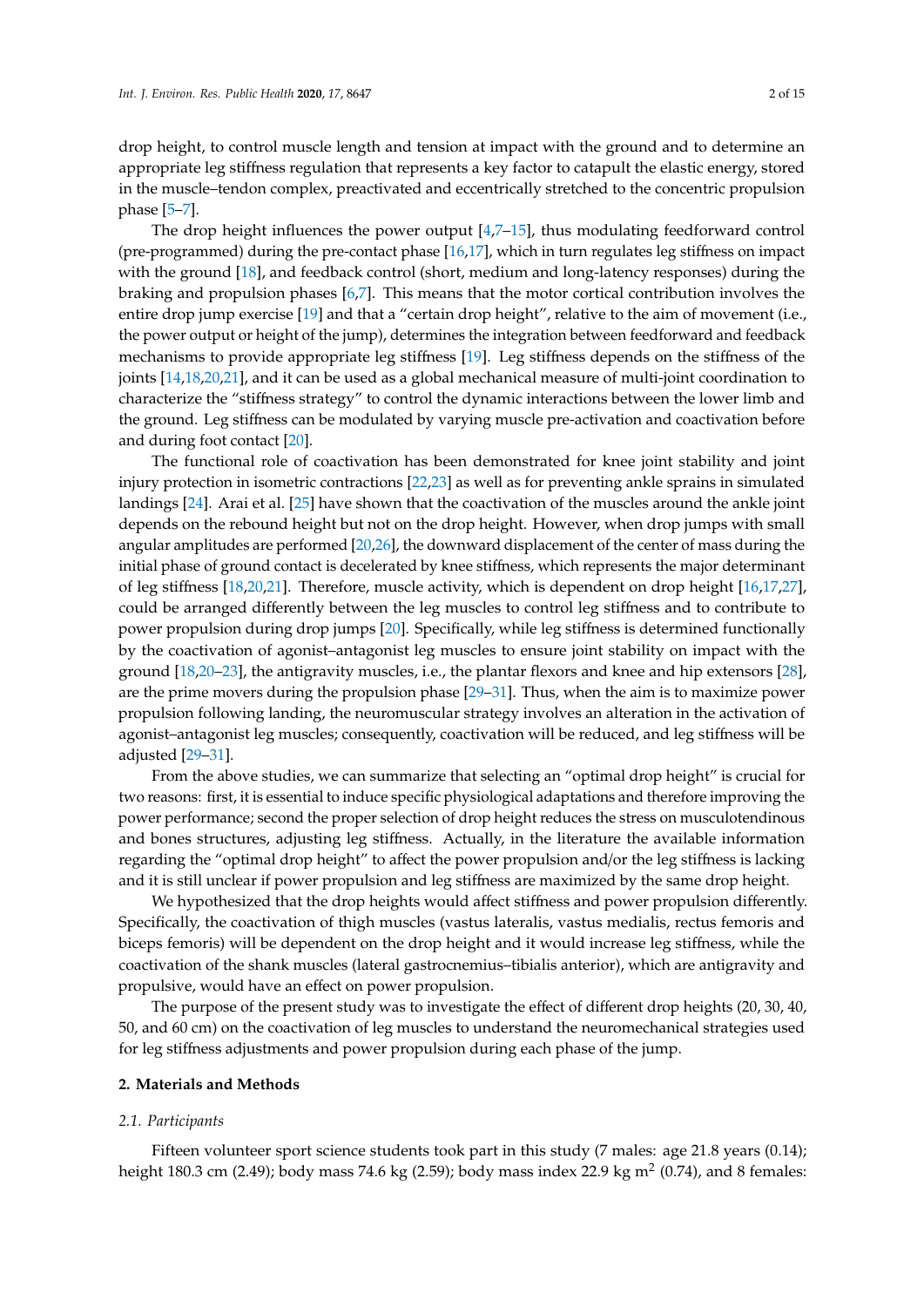age 22.2 years (0.41); height 164.2 cm (2.64); body mass 54.6 kg, (3.54), body mass index 19.8 kg·m<sup>2</sup> (0.92)). All of the participants had previous experience with drop jump training, and each was involved in physical activities such as gymnastics, swimming, and field activities at least twice a week. The experiments were performed in accordance with the ethical standards of the Helsinki Declaration, and the participants provided written informed consent before taking part in the study. This study was approved by the Internal Review Board (n. 23/2017).

#### *2.2. Study Design and Measurements*

A single-group repeated-measures study design was used in which the coactivation of leg muscles, ground reaction force, power and leg stiffness were the dependent variables. The independent variable was the drop height (20, 30, 40, 50, and 60 cm).

Power analysis was performed using a non-parametric procedure. We used G-Power (G\*Power 3.1.9.4, Heinrich Heine-Dusseldorf University), setting the effect size (according to our previous study) to 0.80 (Cohen's d-statistics) and alpha equal to 0.05, resulting in a power of 0.80.

The measurements were performed in the biomechanics laboratory at the university. Each participant visited the laboratory on two occasions with a break of at least one day in between visits. During the first lab visit, the participants familiarized themselves with the experimental procedure (subjects repeated each drop height 3–5 times in a random order). During the second lab visit, prior to the sEMG normalization of the selected muscles (vastus lateralis (VL), vastus medialis (VM), rectus femoris (RF), biceps femoris (BF), tibialis anterior (TA) and lateral gastrocnemius (LG)), the participants performed a 15 min warm up (8 min run on a treadmill at a speed of 6 km h−<sup>1</sup> , 2 min dynamic stretching and 5 min mono- and bipedal stance leaps). Each participant then performed drop jumps from different heights on the force platform. The jumps were executed in a random order from the following heights: 20, 30, 40, 50, and 60 cm. Two trials for each drop height were performed, and the jump with the highest flight time was selected for analysis as this value is related to the velocity at take-off and to power propulsion. The pause between trials was 30–40 s. After a 10–12 min rest, the participants performed another set of drop jumps in a random order to assess the reliability of the measurements (Table S1).

#### 2.2.1. Ground Reaction Force

The participants dropped themselves directly on the force platform assuming a standing position on the plyometric box with their hands on the hips. Before dropping on the platform, one leg remained stable in order to secure upright stance, whereas the dominant leg was lifted and projected in front of the body, in this way the participants let themselves fall according to gravity force without jumping slightly high. Participants were asked to touch down on both feet simultaneously and to rebound from the platform with maximal effort and as fast as possible. These verbal instructions (they had previous experience with drop jump training) helped the participants to structure the mental representation [\[32\]](#page-12-17) of drop jumps with small knee angle flexion (bounce drop jump) at different drop heights [\[15,](#page-12-0)[26](#page-12-12)[,33](#page-13-0)[,34\]](#page-13-1). The EMG electrodes were positioned on the dominant side and connected to a data collection unit that was connected to a personal computer via a USB port. Maximum knee flexion was determined using an electrogoniometer placed on the opposite leg. Knee flexion ranged from approximately 122° to 124° on average (an extended knee corresponds to 180◦ ). If knee flexion was more than 5◦–7◦ above the range of the same participant in several trials, the drop jump was repeated.

#### 2.2.2. EMG Activity

EMG activity was recorded using triode electrodes (T3402M, nickel-plated brass, electrode diameter = 1 cm, inter-electrode-distance = 2 cm, Thought Technology Ltd., Montreal, QC, Canada) [\[35](#page-13-2)[,36\]](#page-13-3). The electrodes were placed on the dominant side according to the recommendations for the non-invasive electromyographic activity (sEMG) assessment of muscles [\[37\]](#page-13-4). Before placing the electrodes, the skin was shaved, abraded with sandpaper and cleaned with alcohol to minimize impedance ( $\langle 5 \, \text{k}\Omega$ ). The electrodes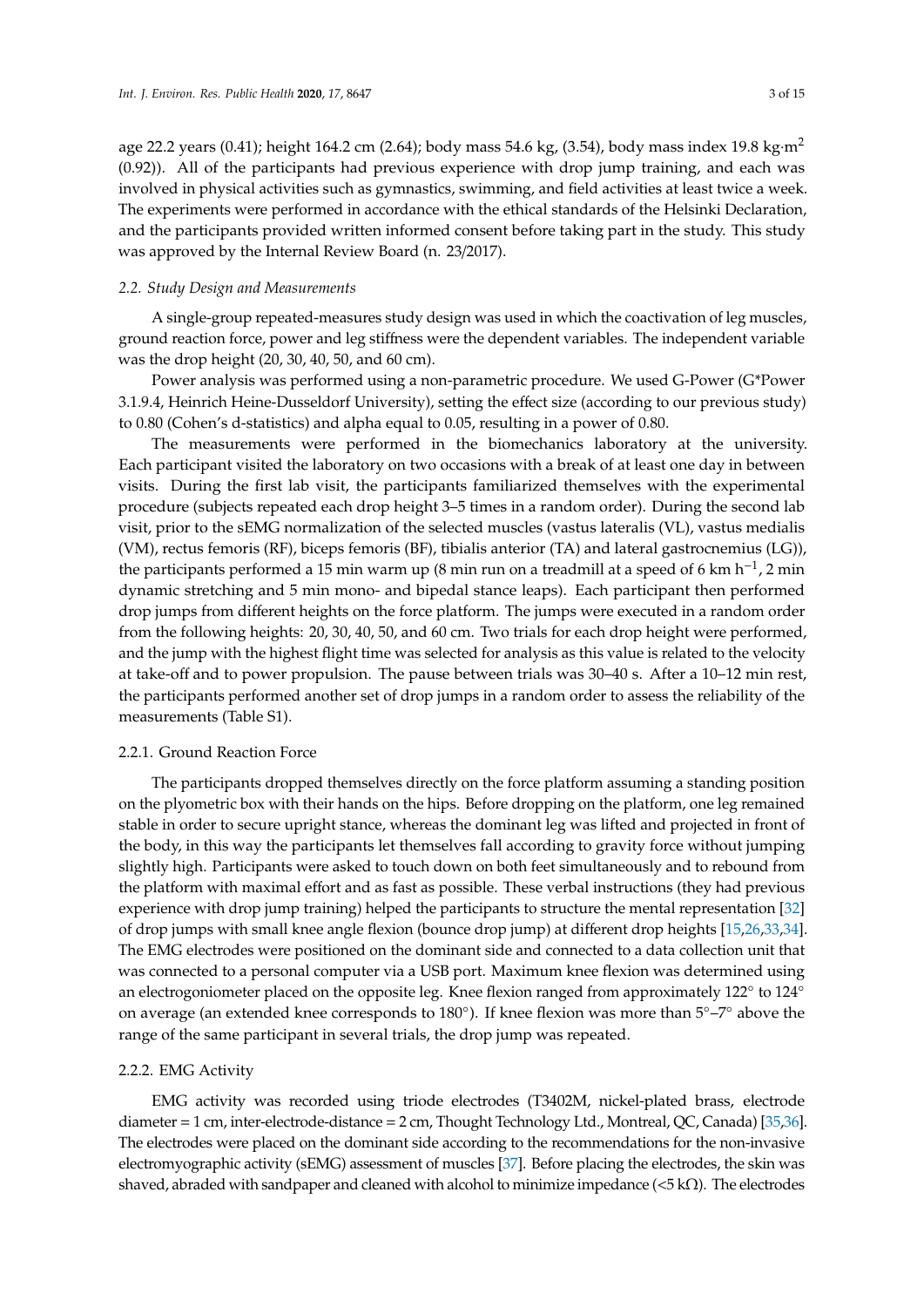and cables were covered with an elastic band to prevent motion artefacts. The raw EMG signal (Muscle Lab 4000e, Ergotest-Innovation, Porsgrunn, Norway) was amplified and filtered using a preamplifier located near the electrodes to reduce noise from external sources through the signal cables. The EMG preamplifier characteristics were as follows: voltage supply ±5 VDC; input impedance 2 GΩ; common mode rejection rate: 100 dB; input noise level (1 kHz band with): 3u Vcc; output impedance (max.) 10 Ω; output voltage level: ±4 V; gain at 100 Hz: 1000; 3 dB low-cut frequency: 8 Hz; and 3 dB high-cut frequency: 1.2 kHz. The raw EMG signal sampled at 1 kHz was converted to an RMS signal using a hardware circuit network that computed the true root-mean-square level according the standards for reporting the EMG data (International Society of Electrophysiology and Kinesiology, https://isek.org/[resources](https://isek.org/resources/)/). The technical data of the RMS conversion circuit are as follows: frequency response (typically) ±3 dB, bandwidth 450 kHz, averaging constant 100 ms, conversion accuracy (total error) ±0.5% of reading. The converted RMS signal was sampled at 100 Hz using a 16 bit A/D converter.

The surface-electromyography root-mean-square ( $sEMG<sub>RMS</sub>$ ) values were normalized by recording sEMG during maximum isometric contractions [\[38\]](#page-13-5). The maximum isometric contractions were performed in leg extension at 45° to record the EMG activity in the VL, VM and RF muscles; in the calf-rise position for LG; during maximal dorsal ankle flexion for TA; and during a leg curl (at a knee angle of 135◦ ) for BF.

#### *2.3. Data Analysis*

Analysis of the variables was performed in each phase of the drop jump: pre-contact, braking, and propulsion (Figure [1\)](#page-4-0). The pre-contact phase was defined as the 0.10 s period preceding ground contact [\[3\]](#page-11-2). Braking and propulsion phases were determined by maximum knee angle displacement on contact with the force platform [\[12\]](#page-12-18). All calculations were performed with Sigmaplot software (Systat Software, San Jose, CA, USA). Integrals were calculated using the Simpson method within the math transform option of Sigmaplot. Leg stiffness (*Kleg*) was calculated as the ratio of the peak vertical ground reaction force (*Fpeak*) and the center of mass displacement (*COMdisp*) from the initial contact to the time of peak vertical ground reaction force [\[39\]](#page-13-6):

$$
K_{leg} = \frac{F_{peak}}{COM_{disp}} \tag{1}
$$

COM displacement was calculated by the double integration of the vertical acceleration [\[40\]](#page-13-7):

$$
COM = \int_{t_1}^{t_2} v dt
$$
 (2)

#### 2.3.1. Coactivation Index

The coactivation index (CI) was calculated in four different muscle groups (after normalization to the maximal isometric contraction): between the rectus femoris and biceps femoris (RF–BF), vastus lateralis and biceps femoris (VL–BF), vastus medialis and biceps femoris (VM–BF), and lateral gastrocnemius and tibialis anterior (LG–TA), using the following equation [\[39,](#page-13-6)[41\]](#page-13-8):

$$
CI = \frac{\left[\sum_{i=1}^{n} \frac{\text{lower EMGi}}{\text{higher EMGi}} \left(\text{lower EMGi} + \text{higher EMGi}\right)\right]}{n}
$$
(3)

where i is the sample number and *n* is the number of data samples in the interval. Lower EMGi is the minimum value of the muscle during electromyography, while a higher EMGi is the maximum value of the muscle. This method does not take into consideration that a muscle may act as agonist or antagonist during the drop jump. In fact, in the formula: the numerator is represented by a lower EMG value and the denominator by the highest EMG value. This is important when analyzing drop jumps (i.e., in the aerial phase the muscle actions are indistinguishable). The main advantage of using this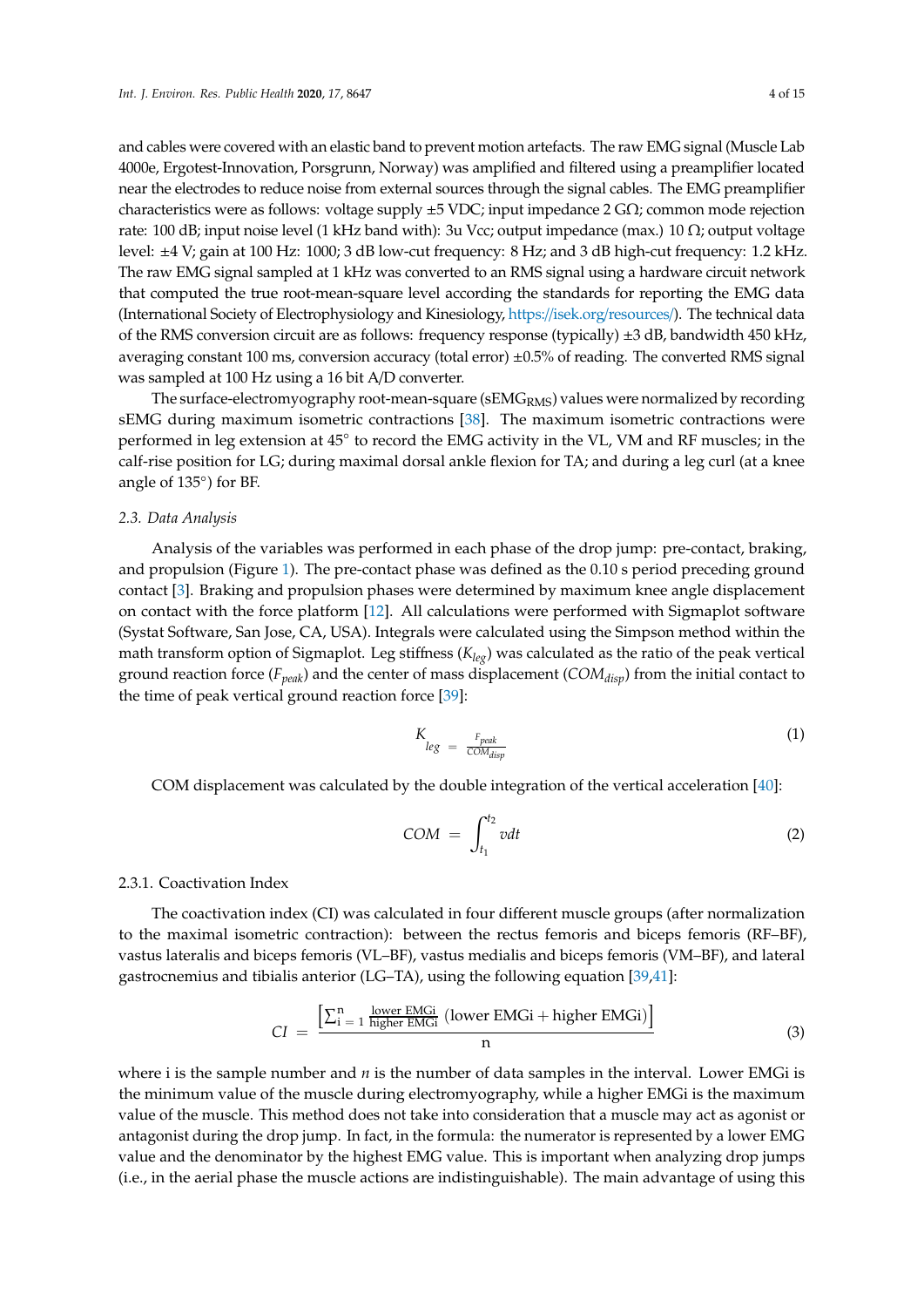<span id="page-4-0"></span>equation is that it provides a quick indication of the amount of simultaneous activations of muscles independently from their action (agonist–antagonist). This implies that, in a defined time interval (i.e., pre-contact phase), a pair of muscles can reverse their muscle activation (lower-numerator/higher)<br>Calculated at the several drop in the several drop in the drop in each phase of the drop in each phase of the denominator and vice versa), therefore, the calculation is performed by the summation of the different dependence was defined as the propulsion phase was defined as the 0.10 s per order of the 0.10 s per order of the 0.10 sample number (i) divided by the number of data samples in the interval  $(n)$ . The coaching is expressed as a percentage of the maximum value is equal to maximum value is equal to maximum value is equal to maximum value is equal to maximum value in the maximum value is equal to maximum value in the m



**Figure 1.** Schematic representation of the time histories of ground reaction force and knee angle **Figure 1.** Schematic representation of the time histories of ground reaction force and knee angle displacement during the three phases of the drop jump (pre-contact, braking and propulsion). surface-electromyography root-mean-square (sEMGRMS) of the vastus lateralis (VL), rectus femoris (RF), vastus medialis (VM), biceps femoris (BF), tibialis anterior (TA) and lateral gastrocnemius (LG) (RF), vastus medialis (VM), biceps femoris (BF), tibialis anterior (TA) and lateral gastrocnemius (LG) muscles was synchronized with the other two variables. muscles was synchronized with the other two variables. The surface-electromyography root-mean-square ( $sEMG<sub>RMS</sub>$ ) of the vastus lateralis (VL), rectus femoris

The coactivation index is expressed as a percentage (%), and the maximum value is equal to 200% (meaning that both muscles were activated to their maximum value). In each participant, the CI index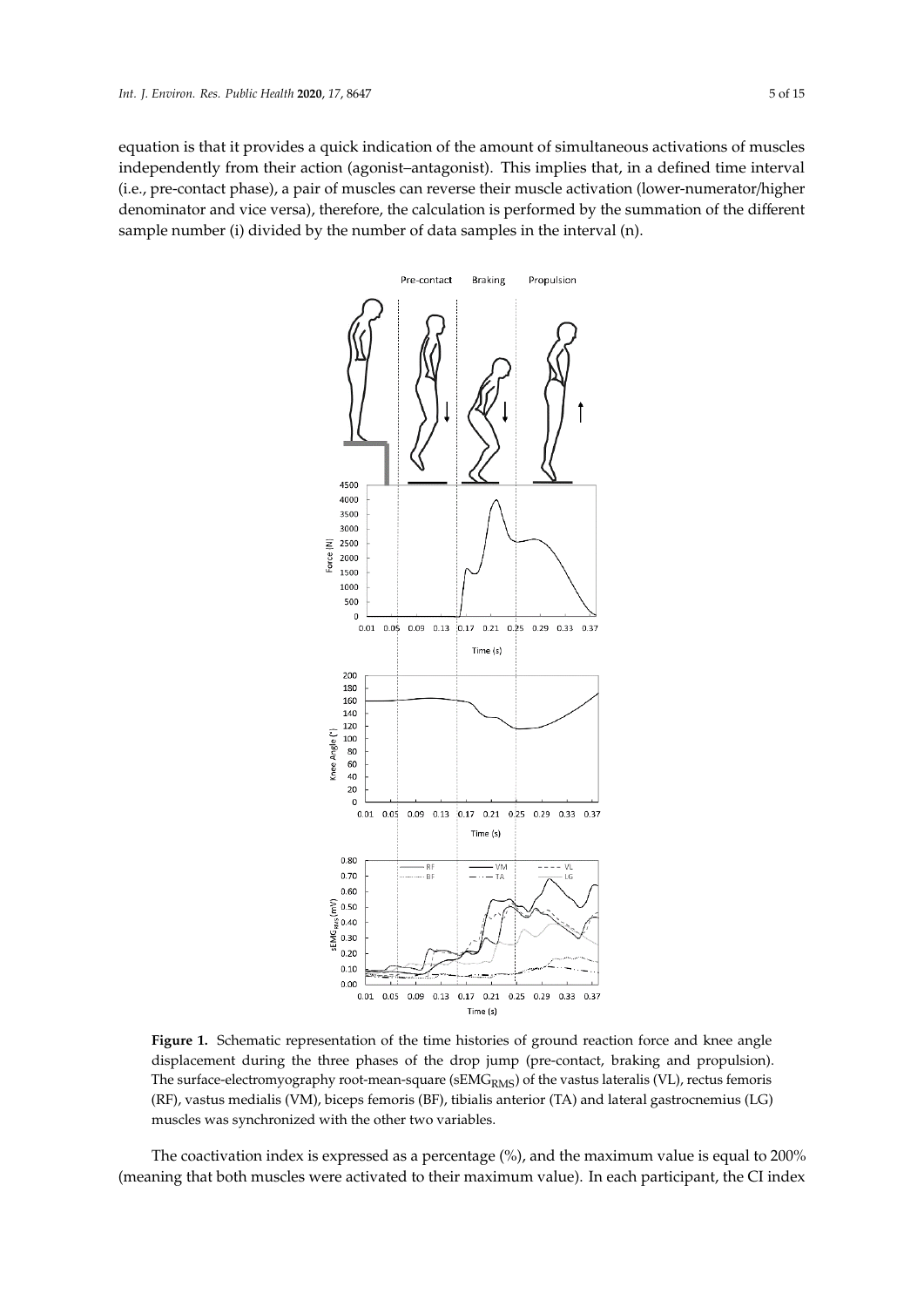was calculated at the several drop heights in each phase of the drop jump (i.e., pre-contact, braking and propulsion phase) (Figure [1\)](#page-4-0). The pre-contact phase was defined as the 0.10 s period prior ground contact [\[3\]](#page-11-2).

#### 2.3.2. Power and Velocity

Velocity was obtained by integrating the ratio between the different forces (ground reaction force,  $F_g$  and weight force,  $F_w$ ) and mass over time [\[40\]](#page-13-7):

$$
\int_{t_1}^{t_2} F dt = m (V_2 - V_1)
$$
 (4)

From the aforementioned equation, it is possible to determine the velocity:

$$
v = \frac{\int_{t_1}^{t_2} \left( F_g - F_w \right) dt}{m} \tag{5}
$$

Instantaneous power (*P*) was calculated as the product of force (*F*) and velocity (*v*):

$$
Power = Force \times Velocity
$$
 (6)

#### *2.4. Statistical Analysis*

The data of males and females were pooled together because the subjects were recruited from a population where gender provided response differences in terms of absolute magnitude but not in terms of shape patterns in function of different drop heights [\[15,](#page-12-0)[42,](#page-13-9)[43\]](#page-13-10).

The effect of the independent variable (drop height) on the dependent variable (ground reaction force peak, power, stiffness and coactivation index) was determined using a Friedman test, setting the type 1 error at 5%. The Bonferroni correction was used to adjust the *p*-values according to the number of comparisons that were performed, and post hoc analysis was performed to quantify the Cohen's effect size (ES) for the dependent variables when the contrasts were significant. The intra-day reliability of the dependent variables was quantified by using the intra-class correlation coefficient (ICC, 95% confidence limit, lower confidence limit-upper confidence limit).

A linear mixed regression was used to model how leg stiffness and power propulsion were related to the coactivation of leg muscles involved in the different jump phases and different heights of drop jumps. Random intercepts ( $N(\beta_0,\sigma_0)$ ) at an individual level and random slopes at the height level ( $N(β<sub>1</sub>,σ<sub>1</sub>)$ ) were tested. Analysis was carried out using STATA statistical software (StataCorp LLC-Lakeway Drive, Texas, TX, USA, version 15).

### **3. Results**

#### *3.1. Measurements Reliability*

The averaged intra-class correlation coefficient (ICC) of the  $sEMG<sub>RMS</sub>$  values for each muscle and for ground reaction force were: 0.80, 0.83, 0.88, 0.74, 0.82, 0.83 and 0.89, respectively, for RF, VM, VL, BF, TA, LG and ground reaction force. In Table S1, all the values are reported.

The knee angle displacement among the several drop heights ranged from  $121.8 \pm 3.56$  to  $124.4 \pm 12.5$ 3.55 degrees. However, the differences in knee angle displacement among the several trials performed at different drop heights were not significant ( $p > 0.05$ ) and the ICC was equal to 0.89 (confidence interval 95%; the lower confidence limit was equal to 0.78; the upper confidence limit was equal to 0.96). The typical error as a CV was equal to 4.1% (lower limit 3.4%; upper limit 5.3%).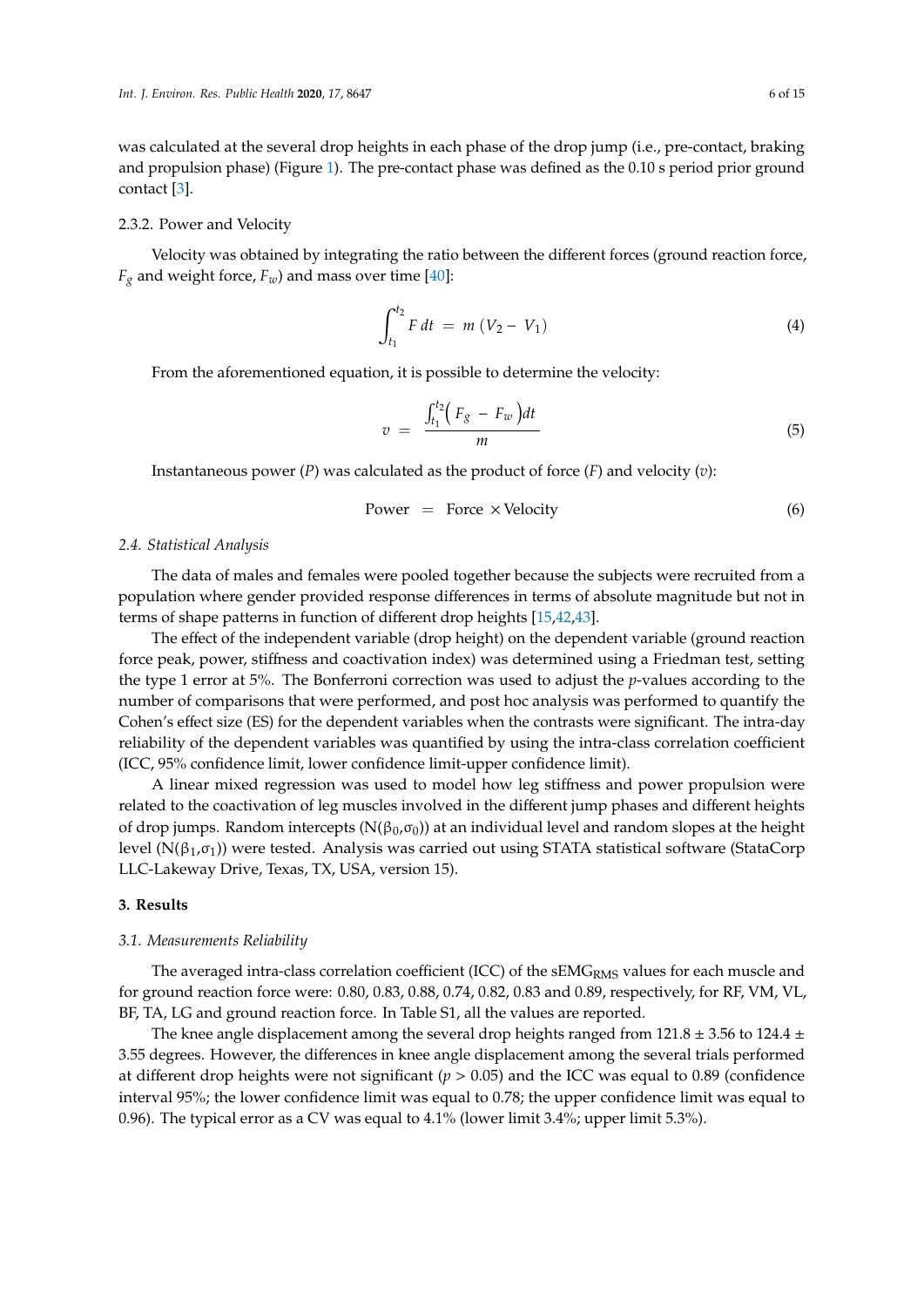#### *3.2. Ground Reaction Force, Power and Leg Sti*ff*ness*

The ground reaction force increased significantly ( $p < 0.0001$ ) as the drop height increased from 20 to 60 cm during the braking phase, and significant contrasts were found between 20 and 40 cm (*p* < 0.005; ES = 0.65), 20–50 cm (*p* < 0.0001; ES = 0.74) and between 20 and 60 (0.0001; ES = 1.34) (Figure [2\)](#page-6-0). In contrast, no significant changes occurred during the propulsion phase ( $p > 0.05$ ). Power increased significantly from 20 to 60 cm in the braking phase (*p* < 0.0001) (Figure [2\)](#page-6-0). Significant contrasts were found between 20 and 40 cm (*p* < 0.0001; ES = 1.36), 20 and 50 cm (*p* < 0.0001; ES = 1.46), 20 and 60 cm (*p* < 0.0001; ES = 1.57), 30 and 50 cm (*p* < 0.01; ES = 1.1), and 30 and 60 cm (*p* < 0.0001; ES = 1.36) (Figure 2). The power in the propulsion phase increased from 20 to 50 cm (*p* < 0.05), with a significant difference between 20 and 40 cm ( $p < 0.01$ ; ES = 0.3[4\) \(](#page-6-0)Figure 2). Conversely, the leg stiffness showed a significant decrease ( $p < 0.05$ ) when the drop height increased from 20 to 60 cm, and significant contrasts were found between 20 and 50 cm ( $p < 0.05$ ; ES = 0.25) and between 20 and 60 cm ( $p < 0.05$ ; ES = 0.28) (Figure [2\)](#page-6-0). *I* were found between 20 and 40 cm ( $p < 0.0001$ ; ES = 1.36), 20 and 50 cm ( $p < 0.0001$ ; ES = 1.46), 20 and 60 cm ( $p < 0.0001$ ; ES = 1.36)<br> *I* and  $p < 0.0001$ ; ES = 1.57), 30 and 50 cm ( $p < 0.01$ ; ES = 1.1), and 30 and 6

<span id="page-6-0"></span>

**Figure 2.** Mean values (SE) of the ground reaction force, power and leg stiffness reported during the **Figure 2.** Mean values (SE) of the ground reaction force, power and leg stiffness reported during the drop jumps performed from five drop heights (20, 30, 40, 50 and 60 cm). \* Statistical significance < 0.05; \*\* *p* < 0.001; \*\*\* *p* <0.0001). (\* *p* < 0.05; \*\* *p* < 0.001; \*\*\* *p* <0.0001).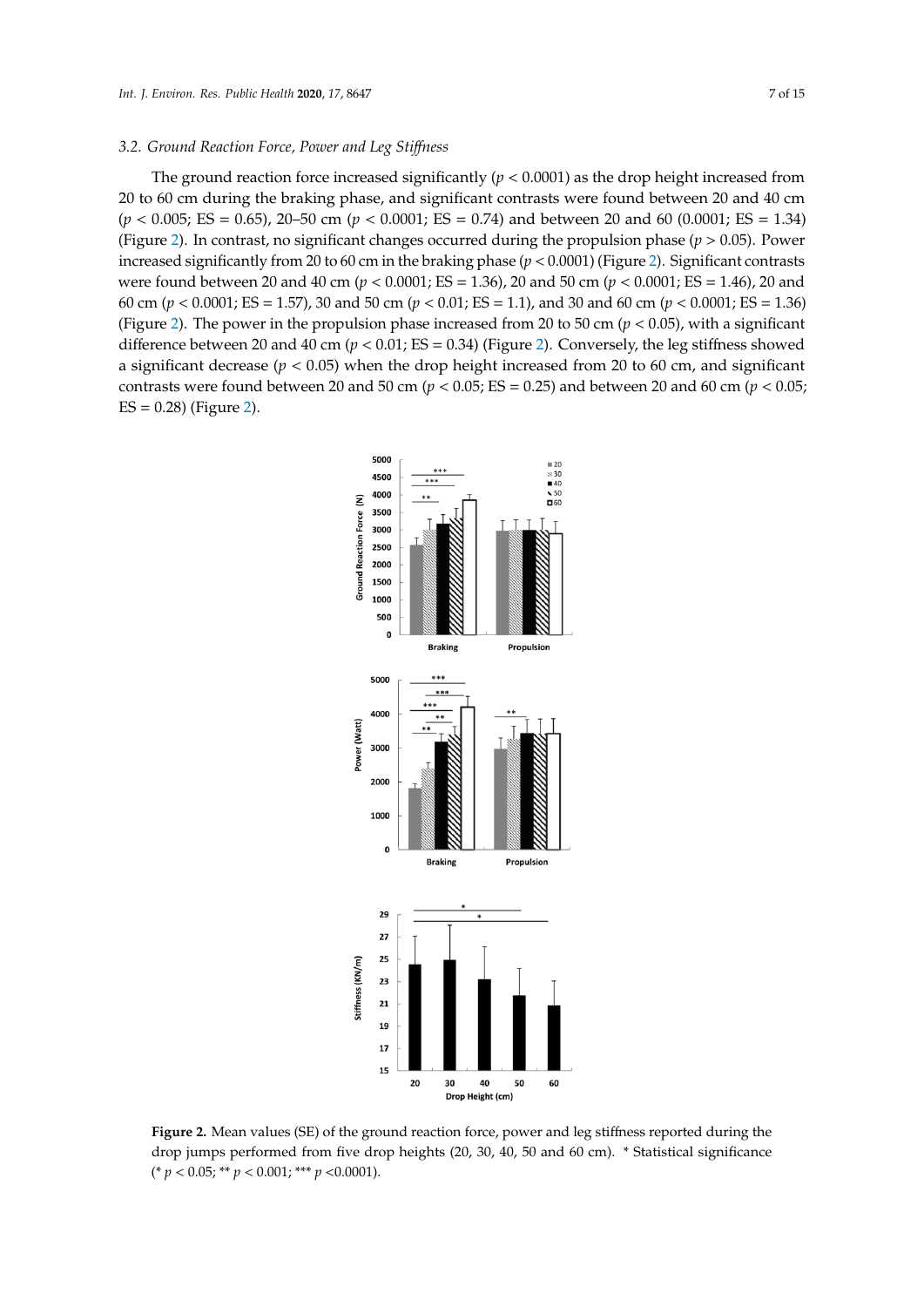# 3.3. Coactivation Index and Drop Height **contact phase was greater than than than that of the pre-contact phase (**

The VL-BF index showed a significant increase with increasing drop height in the pre-contact phase ( $p < 0.01$ ). Significant differences were found between 20 and 60 cm ( $p < 0.01$ ; ES = 0.89) and between 30 and 60 cm ( $p < 0.01$ ; ES = 0.60). The VL–BF index did not significantly increase as a function of drop height during the braking phase or the propulsion phase (*p* > 0.05). The average VL–BF index of the propulsion phase was higher than the average value of the pre-contact phase ( $p < 0.01$ ; *ES* = 1.75). Similarly, the average index (VL–BF) of the braking phase was significantly higher than that of the pre-contact phase ( $p < 0.01$ ; ES = 2.00) (Figure [3\)](#page-7-0).

<span id="page-7-0"></span>

**Figure 3.** Mean values (SE) of the coactivation index are reported in three different phases (pre-**Figure 3.** Mean values (SE) of the coactivation index are reported in three different phases (pre-contact, braking, propulsion) of the drop jump (DJ) and from five drop heights (20, 30, 40, 50 and 60 cm). The coactivation index is reported for the following pairs of muscles: vastus lateralis and biceps femoris (VL–BF), lateral gastrocnemius and tibialis anterior (LG–TA), vastus medialis and biceps femoris (VM–BF), rectus femoris and biceps femoris (RF–BF). \* Statistical significance among the drop heights within each phase (\*\*  $p < 0.01$ ; \*\*\*  $p < 0.0001$ ). # Statistical significance between the pre-contact phase and braking phase (average values) ( $^{***}$   $p$  < 0.01;  $^{***}$   $p$  < 0.0001). <sup>+</sup> Statistical significance between the pre-contact phase and propulsion phase ( $+$   $p$  < 0.01;  $+$   $+$   $p$  < 0.0001).

The LG–TA index did not change significantly as a function of drop height during any phase  $(p > 0.05)$ , whereas the average index of the braking phase was significantly higher than the average index of the pre-contact phase  $(p < 0.01; ES = 0.71)$  (Figure [3\)](#page-7-0).

The VM–BF index of the pre-contact phase increased as a function of drop height ( $p < 0.01$ ). The significant differences were located between 20 and 60 cm ( $p < 0.01$ ; ES = 0.83) and between 30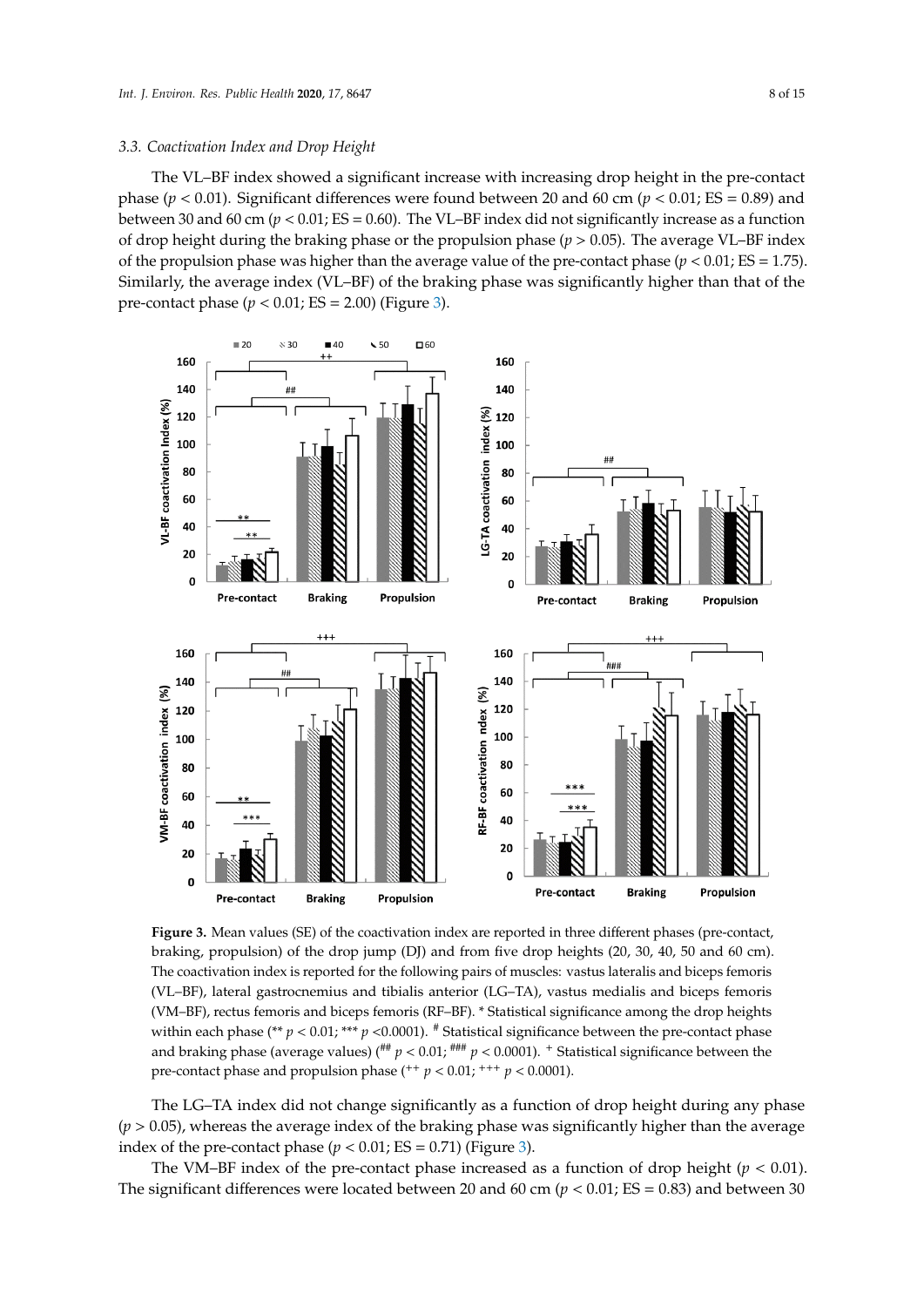and 60 cm ( $p < 0.0001$ ; ES = 0.90). The VM–BF index did not significantly increase as a function of drop height during the braking phase or the propulsion phase (*p* > 0.05). The average VM–BF index of the braking phase was higher than that of the pre-contact phase  $(p < 0.01; ES = 1.70)$ , and the average VM–BF index of the propulsion phase was higher than that of the pre-contact phase (*p* < 0.0001; ES = 1.70) (Figure [3\)](#page-7-0). Similarly, the RF–BF index of the pre-contact phase increased as a function of drop height (*p* < 0.01), showing significant differences between 30 and 60 cm (*p* < 0.01; ES = 0.45) and between 40 and 60 cm (*p* < 0.01; ES = 0.57). The index of the braking and propulsion phases did not increase significantly as a function of drop height (*p* >0.05).

The average RF–BF index of the braking phase was greater than that of the pre-contact phase (*p* < 0.0001; 1.53), and the average RF–BF index of the propulsion phase was higher than that of the pre-contact phase ( $p < 0.0001$ ; ES = 1.75) (Figure [3\)](#page-7-0).

#### *3.4. Coactivation Index, Power and Leg Sti*ff*ness*

<span id="page-8-0"></span>Leg stiffness was positively affected by the coactivation of VM–BF and RF–BF ( $p = 0.034$ ;  $p = 0.046$ ) respectively) (Table [1\)](#page-8-0). In contrast, power propulsion was positively affected by the coactivation of LG–TA ( $p = 0.002$ ) (Table [2\)](#page-8-1).

| Leg Stiffness | $\lambda$ | <b>SEM</b> | <i>v</i> Values |
|---------------|-----------|------------|-----------------|
| Drop height   | $-1.487$  | 0.486      | 0.002           |
| $VM-BF$       | 0.054     | 0.025      | 0.034           |
| $VI$ $-HF$    | 0.043     | 0.028      | 0.127           |
| RF-BF         | 0.045     | 0.022      | 0.046           |
| LG–TA         | 0.002     | 0.042      | 0.961           |

**Table 1.** Leg stiffness linear mixed model coactivation estimates.

<span id="page-8-1"></span>Coefficient of regression: β, standard error of measurement: SEM, rectus femoris: RF, vastus medialis: VM, biceps femoris: BF.

| <b>Power Propulsion</b> | $\lambda$ | <b>SEM</b> | <i>v</i> Values |
|-------------------------|-----------|------------|-----------------|
| Drop height             | 124.8     | 42.22      | 0.003           |
| VM-BF                   | 2.820     | 2.387      | 0.238           |
| VI.–BF                  | 2.573     | 2.690      | 0.339           |
| RF-BF                   | 3.259     | 1.990      | 0.101           |
| $LG-TA$                 | 17.74     | 5.786      | 0.002           |

**Table 2.** Power propulsion linear mixed model coactivation estimate.

Coefficient of regression: β, standard error of measurement: SEM, lateral gastrocnemius: LG, tibialis anterior: TA.

# **4. Discussion**

The objective of this study was to investigate the effects of drop heights on leg stiffness and power propulsion. Additionally, the coactivation strategies used by thigh and shank muscles in function of different drop heights and during each phase of the jump were studied. The main results, in accordance with our hypothesis, were (a) the drop heights modulated differently leg stiffness and power propulsion; (b) the coactivation of the thigh muscles was dependent on drop height only during the pre-contact phase and it increased during the braking and propulsion phases, although neither was dependent on drop height; (c) the coactivation of shank muscles was not dependent on drop height; and (d) the coactivation of thigh muscles influenced leg stiffness, whereas the shank muscle influenced the power propulsion.

Firstly, our results show that higher drop heights (higher momentum at impact) determine an increase in ground reaction force and power during the braking phase and a decrease in leg stiffness (Figure [1\)](#page-4-0). This stiffness pattern seems to be conflicting with the coactivation index increase in the thigh muscles in function of drop height (VL–BF, VM–BF and RF–BF), during the pre-contact phase. From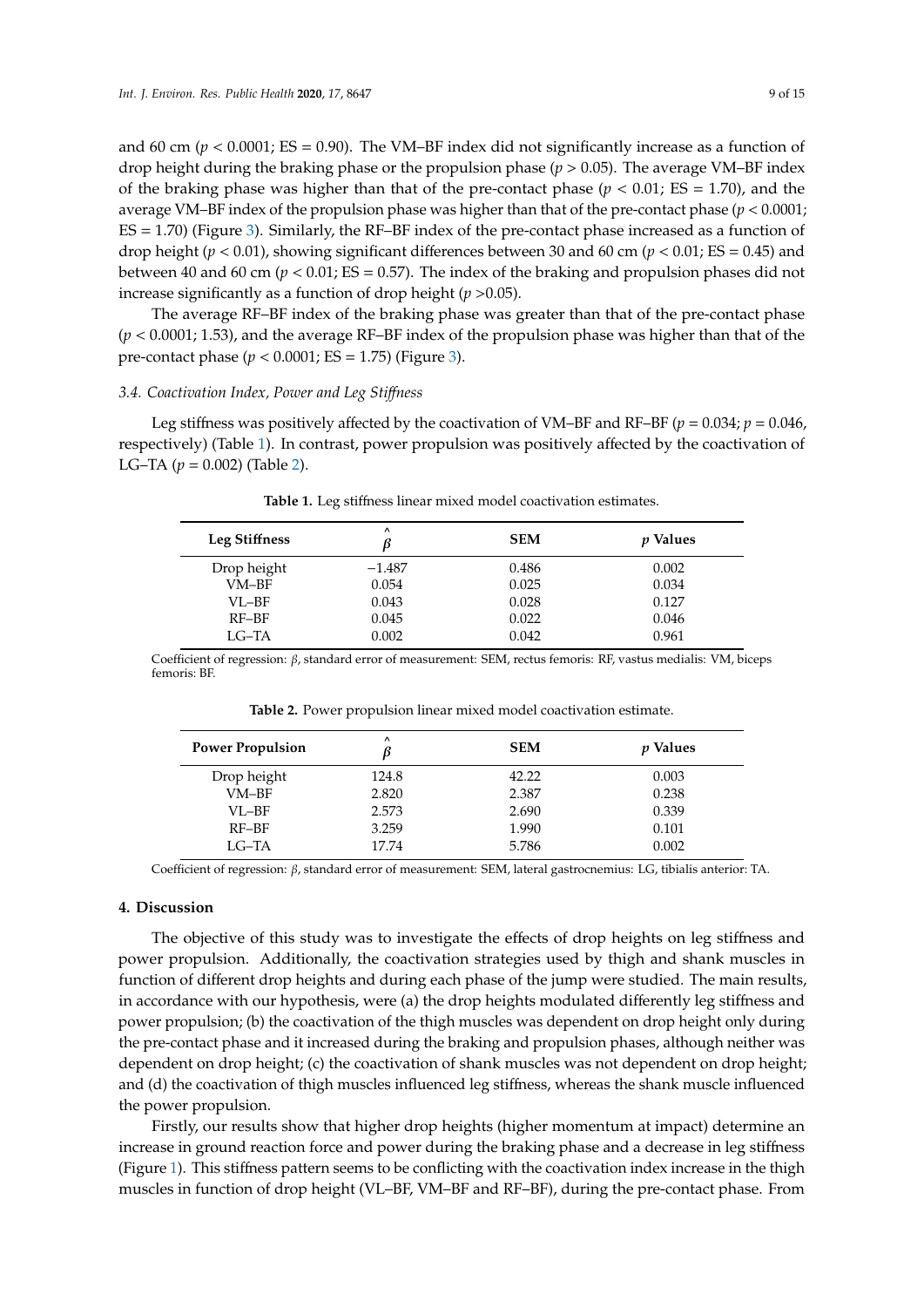a functional point of view, the coactivation emphasizes that the feedforward control (or predictive control) plays a decisive role in the enhancement of muscle activity that was planned in advance and not altered by online peripheral feedback [\[5\]](#page-11-4). The anticipatory coactivation of the thigh muscles represents a protective strategy, necessary to withstand the increase in ground reaction forces that will occur at the impact when increasing the drop height, therefore, it stabilizes and prevents the knee joint collapsing immediately after the collision with the ground, allowing an efficient propulsion. This condition determined a constant amplitude of knee joint flexion (i.e., knee stiffness) on impact with the ground across drop heights [\[21\]](#page-12-7).

The momentum of the body cannot be dampened by reflexes at the moment of impact, as these responses occur too late; in addition, the gain of the reflex might be too low to provide the required forces [\[1](#page-11-0)[,17\]](#page-12-2). Therefore, the increase in muscle stiffness, which represents the only adjustable component by neural excitation, occurs prior to impact [\[18](#page-12-3)[,19\]](#page-12-4) through the coactivation of the knee muscles. The key factor in inducing a level of EMG amplitude appropriate to the drop height during the pre-contact phase is controlling the rate at which EMG activity during anticipation influences the timing and adjustment of motor responses [\[29](#page-12-15)[,30\]](#page-12-19). In the present study, the coactivation increased significantly (VM–BF, VL–BF and RF–BF) after touch-down (i.e., the braking and propulsion phases) but it was not dependent on the drop height and this could indicate that the coactivation of thigh muscles is not sufficient to counteract the leg stiffness decrease that occurs at higher drop heights. However, the agonist–antagonist knee coactivation during dynamic contractions (i.e., drop jump) cannot be interpreted as an index of joint stabilization, the biceps femoris (BF) being a biarticular muscle and the moment of force produced antithetical to its anatomical classification and it is not necessarily produced in opposite direction to the movement [\[44\]](#page-13-11).

This explanation is supported by a recent investigation by Helm et al. [\[29\]](#page-12-15), which shows that RF and BF EMG activity are not in phase during the drop jump performed from 40 cm and under different experimental conditions (hard ground stiffness, soft ground stiffness, known and unknown the drop height); the RF muscle shows the highest medium latency response, while the BF muscle shows highest long latency responses.

The described motor strategies could be adopted to reduce joint stiffness in order to limit the risk of potential injuries at higher drop heights and/or favoring the capability of the muscle–tendon complex to absorb a greater amount of elastic energy [\[31\]](#page-12-16). In this regard, the trend to increase power propulsion from the drop height of 20 to 40 cm, observed in our result, could be due to the reuse of elastic energy since the ground reaction force remained constant (Figure [2\)](#page-6-0).

Our results are not supported by one previous study [\[45\]](#page-13-12), which reported that the coactivation of thigh muscles is not affected by drop height. This discordance in results could be explained by differences in biomechanical constraints. Specifically, in the present investigation, "drop jumps" were performed while maintaining an approximately constant knee angle at the different drop heights, as this is the condition necessary to develop higher power propulsion. This condition is probably responsible for the coactivation increase in the pre-programmed activity that prevents higher impact forces with higher drop heights from contributing to subsequent leg stiffness regulation and motor control [\[29\]](#page-12-15). Conversely, in the study by Kellis et al. [\[45\]](#page-13-12), there was a decrease in the knee angle at higher drop heights, indicating that there was not necessarily an increase in the knee torque, since a reduction in knee angle flexion could have favored an increase in the moment arm [\[46\]](#page-13-13). Consequently, we could argue that the pre-programmed activity between the knee extensors and flexors in the study by Kellis et al. [\[45\]](#page-13-12) did not change because the forces exerted around the knee were not altered.

Interestingly, our results showed that the coactivation of the shank muscles is not dependent on the drop height and they are supported by a previous investigation by Arai et al. [\[25\]](#page-12-11) that observed a rebound height-dependent modulation of anticipatory coactivation of shank muscles; in other words, the highest rebound height was obtained by increasing the coactivation during the pre-contact phase.

The anticipatory coactivation has been also described during drop landings in normal and different conditions of simulated gravity [\[1,](#page-11-0)[16,](#page-12-1)[17,](#page-12-2)[47–](#page-13-14)[49\]](#page-13-15). The motor control during the drop landing is finalized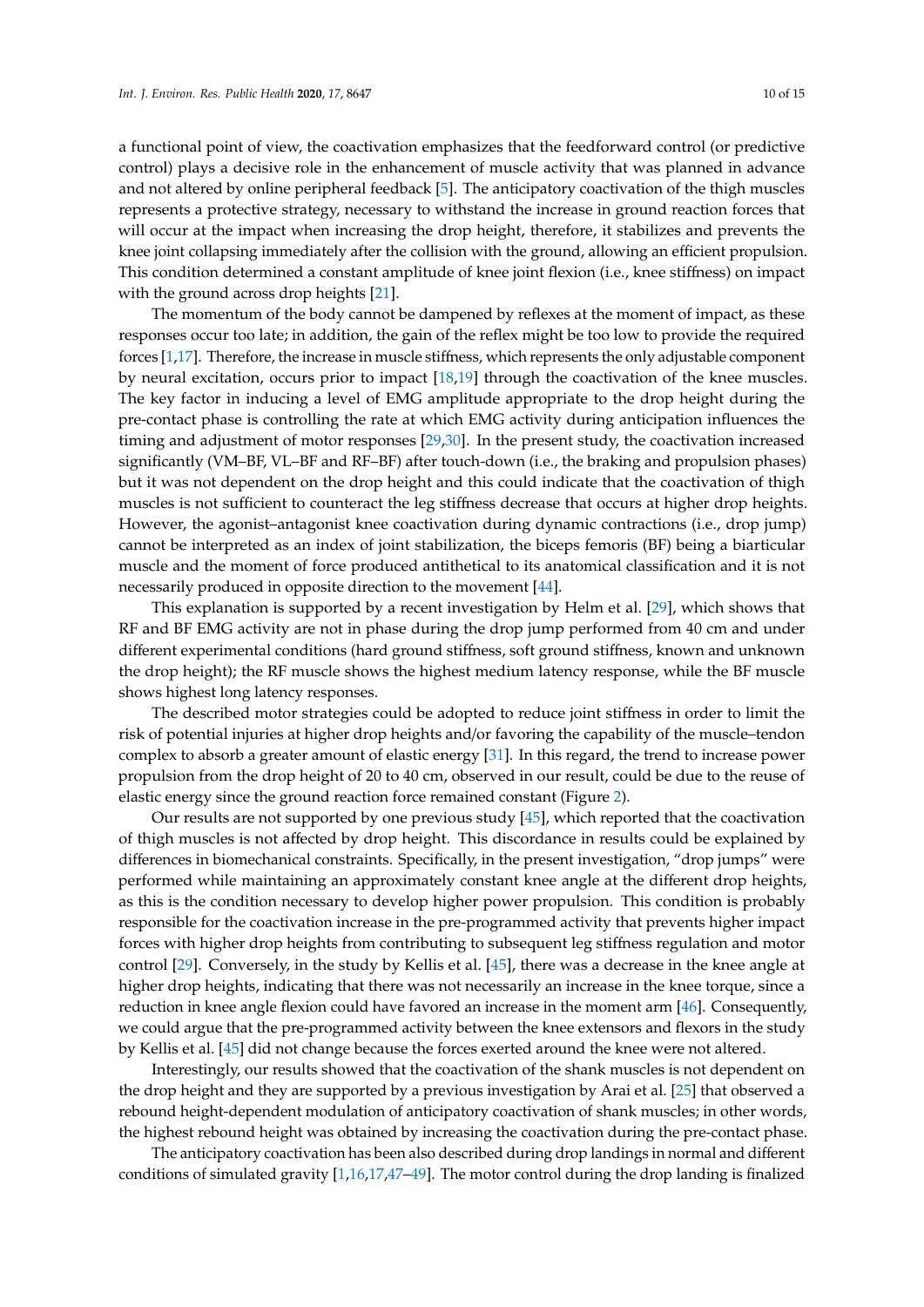to dissipate, after the touch down, the mechanical energy accumulated during the falling phase. When landing from a box without rebounding, the leg muscles change their mechanical properties from a spring to a damper [\[50\]](#page-13-16). The greater amount of energy is dissipated by an eccentric contraction of leg muscles and by the deformation of the soft tissues; anyway, the motor control strategy is involved to regulate the magnitude of the collision and the amount of negative work. Therefore, the landing strategy can be stiff (greater impact force) or soft (greater negative work) depending on the ratio between the ground rection force and the negative mechanical work performed by the joints. In this regard, the anticipatory coactivation is responsible for increasing the joints stiffness necessary to increase the stability at the impact.

The neural strategy during a drop landing is organized to increase ankle stiffness depending on the drop height by means of the coactivation of the soleus and tibialis anterior muscles before and after contact with the ground. Indeed, the increase in magnitude of the ground reaction force with the drop height is not accompanied by a similar increase in ankle rotation [\[17\]](#page-12-2). This implies that the muscles around the knee and hip joints show a larger range of motion and contribute to the absorption of the landing impact and dissipate the energy [\[16\]](#page-12-1). In contrast to the drop landing; the energy accumulated in the aerial phase of the drop jump could be reused in the subsequent push-off phase to increase the power propulsion when the stretch–shorten cycle is performed with specific biomechanical constraints. We found that the coactivation of shank muscles during the braking phase optimized power propulsion, while the coactivation of thigh muscles provided optimal stiffness to regulate the deceleration of the joint at ground impact (Tables [1](#page-8-0) and [2\)](#page-8-1). In other words, by increasing the drop height, the role of the leg joints in the two drop conditions changes on impact with the ground. To be precise, in the drop landing condition, the ankle joint does not perform significant angular displacement while the knee rotates, and the thigh muscles that are involved absorb the kinetic energy [\[16\]](#page-12-1). On the other hand, in the drop jump condition (bounce drop jump), the knee joint shows less angular displacement; thus, the increase in kinetic energy may be stored more easily in the muscle–tendon complex as the ankle joint is less stiff [\[31\]](#page-12-16).

Our interpretation is in agreement with two studies carried out by Lesinski et al. [\[51,](#page-13-17)[52\]](#page-13-18). In the first study [\[51\]](#page-13-17), by increasing the drop heights, the anticipatory muscle activity of shank muscles increased progressively while the anticipatory coactivation of the same muscles decreased; this condition could favor the elastic energy storage more efficiently during the ground contact to enhance jump performance. Moreover, the knee angle flexion also increased in function of drop height and the maximum was observed at 60 cm, probably to dampen the higher impact load. The authors argued that the subjects manipulate the knee angle to adjust leg/knee joint stiffness [\[52\]](#page-13-18).

However, in comparing our results with those reported in the literature, the differences in the experimental design must be taken into account (i.e., equation used to calculate the coactivation index, type of jump).

#### *Limitation*

In the literature, gender-specific effects on kinetic, kinematic and motor control strategies during drop jump have been documented [\[15,](#page-12-0)[42](#page-13-9)[,53](#page-13-19)[,54\]](#page-13-20). Recently, these differences have been attributed to a different feedforward control strategy; females show a deficit in the rate tension developed by hip extensors and consequently they have to activate the knee extensor earlier than males to counteract their deficit [\[55\]](#page-13-21). Therefore, we are aware that gender is a confounder affecting magnitude responses, however, as the main goal of the present study is detecting the shape response in function of different drop heights [\[15,](#page-12-0)[43,](#page-13-10)[52\]](#page-13-18), we decided to drop this variable to prevent power issues regarding the overall neuromuscular pattern responses.

Concerning the recruitment of participants, it was limited to sport science students and not to experienced jumpers because the former may increase the generalizability of the results considering that drop jump exercises are not only performed to improve the reactive strength of athletes but also to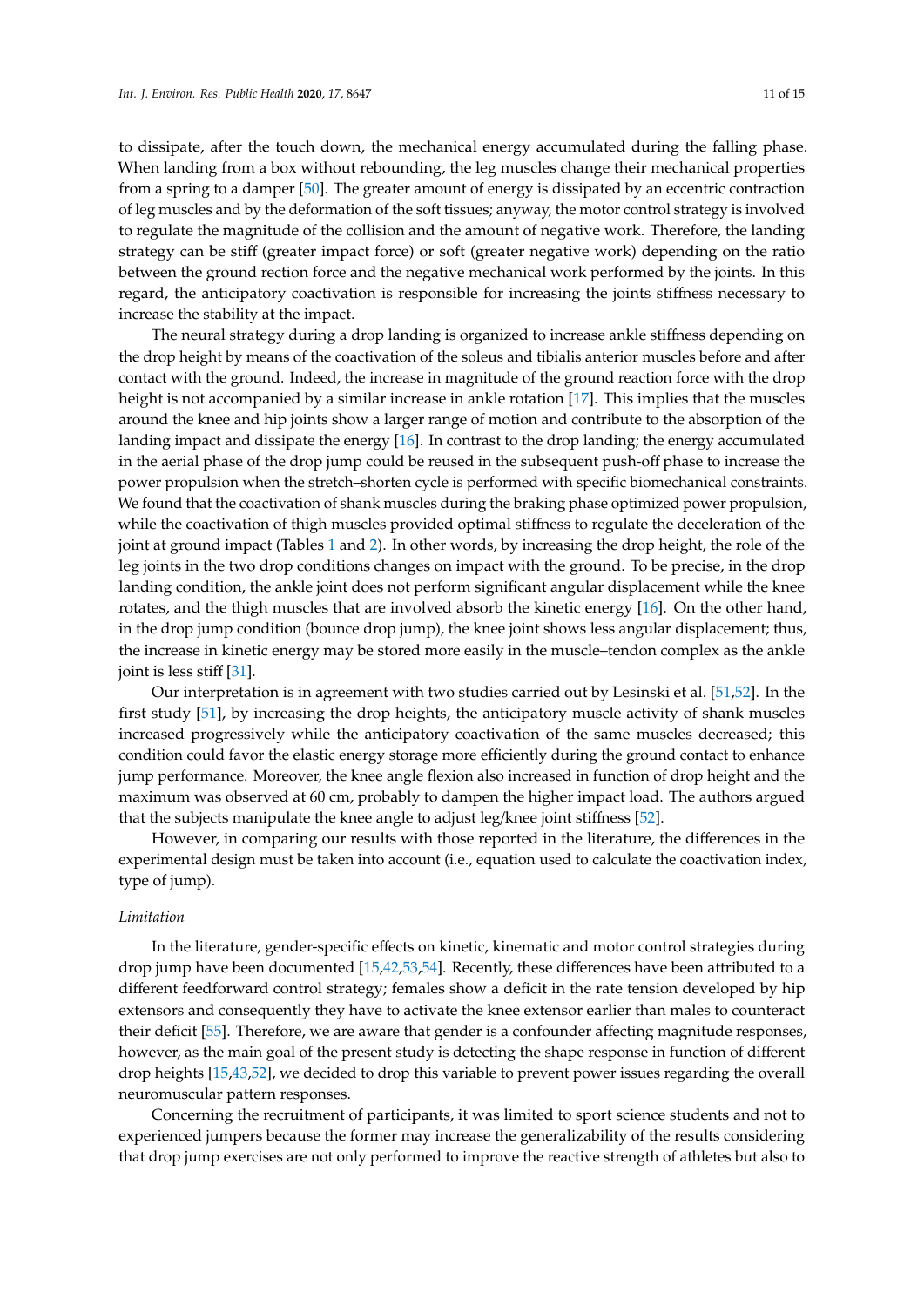prevent interventions [\[24](#page-12-10)[,56](#page-14-0)[,57\]](#page-14-1). This is the reason why our study should be generalized with caution to athletes.

#### **5. Conclusions**

In summary, coactivation was dependent on drop height only during the pre-contact phase and mainly involved the thigh muscles. Additionally, the coactivation of the knee extensors and flexors during the braking phase (VL–BF and VM–BF) explains leg stiffness adjustments and motor control. The coactivation of ankle extensors and flexors (LG–TA) during the braking phase is responsible for the power propulsion increase, probably by optimizing the storage and recoil of elastic energy in the triceps surae muscle.

These results underline the mismatch of the drop heights to maximize leg stiffness and power propulsion. The perspective for future longitudinal studies could indicate drop heights of 20–30 cm to increase the functional role of co-contraction in joint stability and injury protection, considering that leg stiffness is at its highest, whereas higher drop heights should be considered to optimize power propulsion in power training interventions.

**Supplementary Materials:** The following are available online at http://[www.mdpi.com](http://www.mdpi.com/1660-4601/17/22/8647/s1)/1660-4601/17/22/8647/s1, Table S1: Reliability intra-session of the measured variables during the different drop heights and phases of the drop jumps.

**Author Contributions:** Conceptualization, R.D.G.; methodology, R.D.G. and F.M.; software, A.G., P.I. and A.D.B.; validation, R.D.G.; formal analysis, A.G. and F.M.; investigation, R.D.G. and L.C.; resources, R.D.G., L.C., P.I. and A.D.B.; data curation, A.G., P.I. and A.D.B.; writing—original draft preparation, R.D.G.; writing—review and editing, R.D.G., F.M., A.G., P.I. and A.D.B.; supervision, R.D.G. and F.M. All authors have read and agreed to the published version of the manuscript.

**Funding:** This research received no external funding.

**Acknowledgments:** The authors would like to thank the students who participated in the present investigation voluntarily and with great enthusiasm.

**Conflicts of Interest:** The authors declare no conflict of interest.

#### **References**

- <span id="page-11-0"></span>1. Santello, M. Review of motor control mechanisms underlying impact absorption from falls. *Gait Posture* **2005**, *21*, 85–94. [\[CrossRef\]](http://dx.doi.org/10.1016/j.gaitpost.2004.01.005) [\[PubMed\]](http://www.ncbi.nlm.nih.gov/pubmed/15536038)
- <span id="page-11-1"></span>2. Komi, P.V. Stretch-shortening cycle: A powerful model to study normal and fatigued muscle. *J. Biomech.* **2000**, *33*, 1197–1206. [\[CrossRef\]](http://dx.doi.org/10.1016/S0021-9290(00)00064-6)
- <span id="page-11-2"></span>3. Ishikawa, M.; Komi, P.V. Effects of different dropping intensities on fascicle and tendinous tissue behavior during stretch-shortening cycle exercise. *J. Appl. Physiol.* **2004**, *96*, 848–852. [\[CrossRef\]](http://dx.doi.org/10.1152/japplphysiol.00948.2003) [\[PubMed\]](http://www.ncbi.nlm.nih.gov/pubmed/14594857)
- <span id="page-11-3"></span>4. Ishikawa, M.; Niemelä, E.; Komi, P.V. Interaction between fascicle and tendinous tissues in short-contact stretch-shortening cycle exercise with varying eccentric intensities. *J. Appl. Physiol.* **2005**, *99*, 217–223. [\[CrossRef\]](http://dx.doi.org/10.1152/japplphysiol.01352.2004) [\[PubMed\]](http://www.ncbi.nlm.nih.gov/pubmed/15705735)
- <span id="page-11-4"></span>5. Taube, W.; Leukel, C.; Gollhofer, A. How Neurons Make Us Jump: The Neural Control of Stretch-Shortening Cycle Movements. *Exerc. Sport Sci. Rev.* **2012**, *40*, 106–115. [\[CrossRef\]](http://dx.doi.org/10.1097/JES.0b013e31824138da) [\[PubMed\]](http://www.ncbi.nlm.nih.gov/pubmed/22089697)
- <span id="page-11-6"></span>6. Leukel, C.; Gollhofer, A.; Keller, M.; Taube, W. Phase- and task-specific modulation of soleus H-reflexes during drop-jumps and landings. *Exp. Brain Res.* **2008**, *190*, 71–79. [\[CrossRef\]](http://dx.doi.org/10.1007/s00221-008-1450-5)
- <span id="page-11-5"></span>7. Komi, P.V.; Bosco, C. Utilization of stored elastic energy in leg extensor muscles by men and women. *Med. Sci. Sports Exerc.* **1978**, *10*, 10.
- 8. Bosco, C.; Vitasalo, J.T.; Komi, P.V.; Luhtanen, P. Combined effect of elastic energy and myoelectrical potentiation during stretch-shortening cycle exercise. *Acta Physiol. Scand.* **1982**, *114*, 557–565. [\[CrossRef\]](http://dx.doi.org/10.1111/j.1748-1716.1982.tb07024.x)
- 9. Viitasalo, J.T.; Bosco, C. Electromechanical behaviour of human muscles in vertical jumps. *Eur. J. Appl. Physiol.* **1982**, *48*, 253–261. [\[CrossRef\]](http://dx.doi.org/10.1007/BF00422986)
- 10. Gollhofer, A.; Strojnik, V.; Rapp, W.; Schweizer, L. Behaviour of triceps surae muscle-tendon complex in different jump conditions. *Eur. J. Appl. Physiol.* **1992**, *64*, 283–291. [\[CrossRef\]](http://dx.doi.org/10.1007/BF00636213)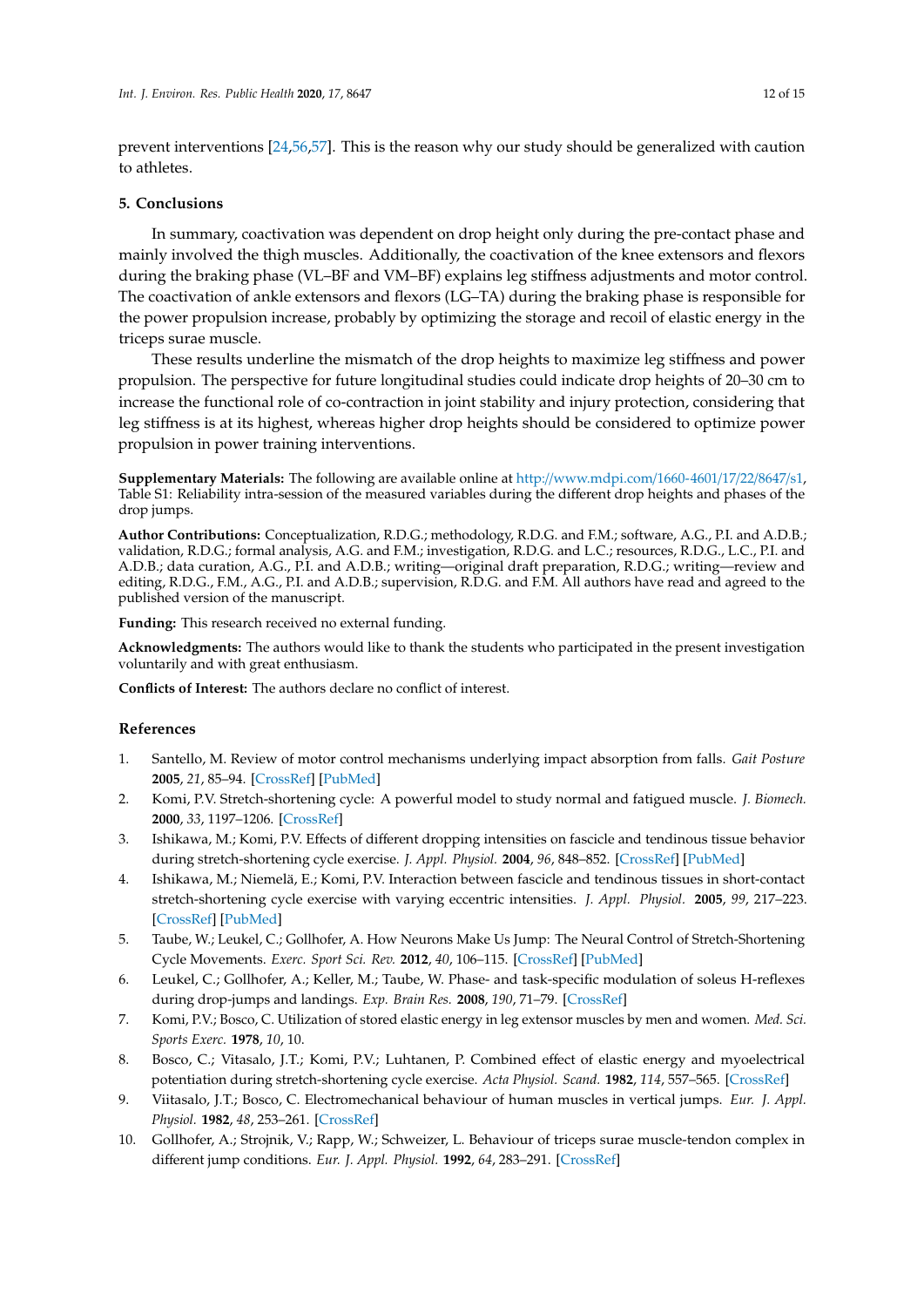- 11. Viitasalo, J.T.; Salo, A.; Lahtinen, J. Neuromuscular functioning of athletes and non-athletes in the drop jump. *Eur. J. Appl. Physiol.* **1998**, *78*, 432–440. [\[CrossRef\]](http://dx.doi.org/10.1007/s004210050442) [\[PubMed\]](http://www.ncbi.nlm.nih.gov/pubmed/9809844)
- <span id="page-12-18"></span>12. Avela, J.; Komi, P.V.; Santos, P.M. Effects of differently induced stretch loads on neuromuscular control in drop jump exercise. *Eur. J. Appl. Physiol.* **1996**, *72*, 553–562. [\[CrossRef\]](http://dx.doi.org/10.1007/BF00242290) [\[PubMed\]](http://www.ncbi.nlm.nih.gov/pubmed/8925831)
- 13. Leukel, C.; Taube, W.; Gruber, M.; Hodapp, M.; Gollhofer, A. Influence of falling height on the excitability of the soleus H-reflex during drop-jumps. *Acta Physiol.* **2008**, *192*, 569–576. [\[CrossRef\]](http://dx.doi.org/10.1111/j.1748-1716.2007.01762.x) [\[PubMed\]](http://www.ncbi.nlm.nih.gov/pubmed/17970828)
- <span id="page-12-5"></span>14. Wang, L.-I.; Peng, H.-T. Biomechanical Comparisons of Single- and Double-Legged Drop Jumps with Changes in Drop Height. *Int. J. Sports Med.* **2013**, *35*, 522–527. [\[CrossRef\]](http://dx.doi.org/10.1055/s-0033-1345133) [\[PubMed\]](http://www.ncbi.nlm.nih.gov/pubmed/23771829)
- <span id="page-12-0"></span>15. Di Giminiani, R.; Petricola, S. The Power Output-Drop Height Relationship to Determine the Optimal Dropping Intensity and to Monitor the Training Intervention. *J. Strength Cond. Res.* **2016**, *30*, 117–125. [\[CrossRef\]](http://dx.doi.org/10.1519/JSC.0000000000001076)
- <span id="page-12-1"></span>16. Santello, M.; McDonagh, M.J.N.; Challis, J.H. Visual and non-visual control of landing movements in humans. *J. Physiol.* **2001**, *537*, 313–327. [\[CrossRef\]](http://dx.doi.org/10.1111/j.1469-7793.2001.0313k.x)
- <span id="page-12-2"></span>17. Santello, M.; McDonagh, M. The control of timing and amplitude of EMG activity in landing movements in humans. *Exp. Physiol.* **1998**, *83*, 857–874. [\[CrossRef\]](http://dx.doi.org/10.1113/expphysiol.1998.sp004165)
- <span id="page-12-3"></span>18. Arampatzis, A.; Bruggermann, G.-P.; Morey Klapsing, G. Leg stiffness and mechanical energetic processes during jumping on a sprung surface. *Med. Sci. Sports Exerc.* **2001**, *33*, 923–931. [\[CrossRef\]](http://dx.doi.org/10.1097/00005768-200106000-00011)
- <span id="page-12-4"></span>19. Taube, W.; Leukel, C.; Schubert, M.; Gruber, M.; Rantalainen, T.; Gollhofer, A. Differential Modulation of Spinal and Corticospinal Excitability During Drop Jumps. *J. Neurophysiol.* **2008**, *99*, 1243–1252. [\[CrossRef\]](http://dx.doi.org/10.1152/jn.01118.2007)
- <span id="page-12-6"></span>20. Horita, T.; Komi, P.; Nicol, C.; Kyröläinen, H. Interaction between pre-landing activities and stiffness regulation of the knee joint musculoskeletal system in the drop jump: Implications to performance. *Eur. J. Appl. Physiol.* **2002**, *88*, 76–84. [\[CrossRef\]](http://dx.doi.org/10.1007/s00421-002-0673-6)
- <span id="page-12-7"></span>21. Hobara, H.; Muraoka, T.; Omuro, K.; Gomi, K.; Sakamoto, M.; Inoue, K.; Kanosue, K. Knee stiffness is a major determinant of leg stiffness during maximal hopping. *J. Biomech.* **2009**, *42*, 1768–1771. [\[CrossRef\]](http://dx.doi.org/10.1016/j.jbiomech.2009.04.047) [\[PubMed\]](http://www.ncbi.nlm.nih.gov/pubmed/19486983)
- <span id="page-12-8"></span>22. Kubo, K.; Tsunoda, N.; Kanehisa, H.; Fukunaga, T. Activation of agonist and antagonist muscles at different joint angles during maximal isometric efforts. *Eur. J. Appl. Physiol.* **2004**, *91*, 349–352. [\[CrossRef\]](http://dx.doi.org/10.1007/s00421-003-1025-x) [\[PubMed\]](http://www.ncbi.nlm.nih.gov/pubmed/14648124)
- <span id="page-12-9"></span>23. Baratta, R.; Solomonow, M.; Zhou, B.H.; Letson, D.; Chuinard, R.; D'Ambrosia, R. Muscular coactivation: The role of the antagonist musculature in maintaining knee stability. *Am. J. Sports Med.* **1988**, *16*, 113–122. [\[CrossRef\]](http://dx.doi.org/10.1177/036354658801600205) [\[PubMed\]](http://www.ncbi.nlm.nih.gov/pubmed/3377094)
- <span id="page-12-10"></span>24. DeMers, M.S.; Hicks, J.L.; Delp, S.L. Preparatory co-activation of the ankle muscles may prevent ankle inversion injuries. *J. Biomech.* **2017**, *52*, 17–23. [\[CrossRef\]](http://dx.doi.org/10.1016/j.jbiomech.2016.11.002)
- <span id="page-12-11"></span>25. Arai, A.; Ishikawa, M.; Ito, A. Agonist–antagonist muscle activation during drop jumps. *Eur. J. Sport Sci.* **2013**, *13*, 490–498. [\[CrossRef\]](http://dx.doi.org/10.1080/17461391.2013.764930) [\[PubMed\]](http://www.ncbi.nlm.nih.gov/pubmed/24050466)
- <span id="page-12-12"></span>26. Bobbert, M.F.; Mackay, M.; Schinkelshoek, D.; Huijing, P.A.; van Ingen Schenau, G.J. Biomechanical analysis of drop and countermovement jumps. *Eur. J. Appl. Physiol.* **1986**, *54*, 566–573. [\[CrossRef\]](http://dx.doi.org/10.1007/BF00943342)
- <span id="page-12-13"></span>27. Prieske, O.; Muehlbauer, T.; Mueller, S.; Krueger, T.; Kibele, A.; Behm, D.G.; Granacher, U. Effects of surface instability on neuromuscular performance during drop jumps and landings. *Eur. J. Appl. Physiol.* **2013**, *113*, 2943–2951. [\[CrossRef\]](http://dx.doi.org/10.1007/s00421-013-2724-6)
- <span id="page-12-14"></span>28. Ritzmann, R.; Freyler, K.; Krause, A.; Gollhofer, A. Bouncing on Mars and the Moon—The role of gravity on neuromuscular control: Correlation of muscle activity and rate of force development. *J. Appl. Physiol.* **2016**, *121*, 1187–1195. [\[CrossRef\]](http://dx.doi.org/10.1152/japplphysiol.00692.2016)
- <span id="page-12-15"></span>29. Helm, M.; Ritzmann, R.; Gollhofer, A.; Freyler, K. Anticipation modulates neuromechanics of drop jumps in known or unknown ground stiffness. *PLoS ONE* **2019**, *14*, e0211276. [\[CrossRef\]](http://dx.doi.org/10.1371/journal.pone.0211276)
- <span id="page-12-19"></span>30. Helm, M.; Freyler, K.; Waldvogel, J.; Gollhofer, A.; Ritzmann, R. The relationship between leg stiffness, forces and neural control of the leg musculature during the stretch-shortening cycle is dependent on the anticipation of drop height. *Eur. J. Appl. Physiol.* **2019**, *119*, 1981–1999. [\[CrossRef\]](http://dx.doi.org/10.1007/s00421-019-04186-7)
- <span id="page-12-16"></span>31. Helm, M.; Freyler, K.; Waldvogel, J.; Lauber, B.; Gollhofer, A.; Ritzmann, R. Anticipation of drop height affects neuromuscular control and muscle-tendon mechanics. *Scand. J. Med. Sci. Sports* **2020**, *30*, 46–63. [\[CrossRef\]](http://dx.doi.org/10.1111/sms.13550) [\[PubMed\]](http://www.ncbi.nlm.nih.gov/pubmed/31487062)
- <span id="page-12-17"></span>32. Meier, C.; Frank, C.; Gröben, B.; Schack, T. Verbal Instructions and Motor Learning: How Analogy and Explicit Instructions Influence the Development of Mental Representations and Tennis Serve Performance. *Front. Psychol.* **2020**, *11*, 2. [\[CrossRef\]](http://dx.doi.org/10.3389/fpsyg.2020.00002) [\[PubMed\]](http://www.ncbi.nlm.nih.gov/pubmed/32116881)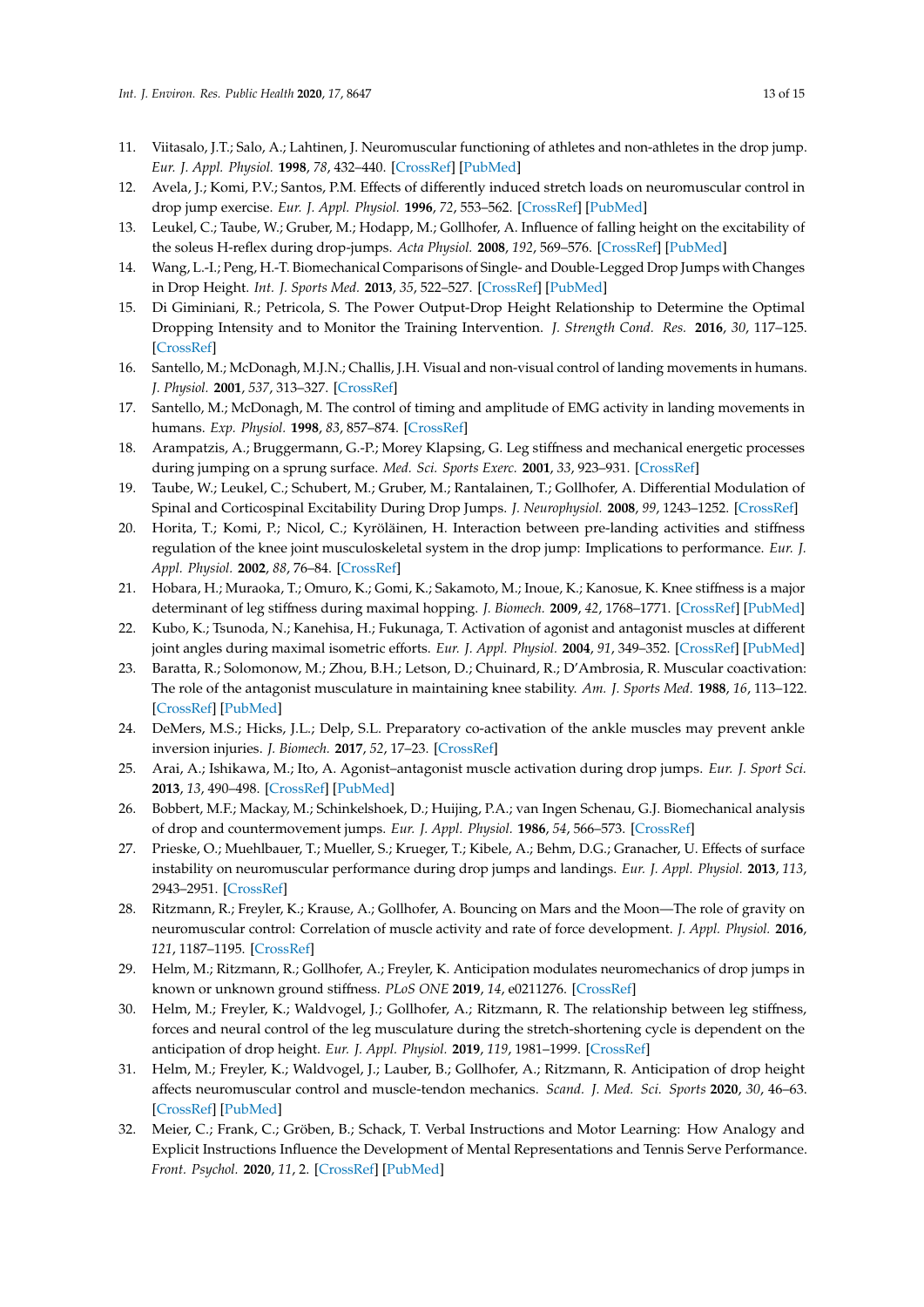- <span id="page-13-0"></span>33. Kovacs, I.; Tihanyi, J.; DeVita, P.; Racz, L.; Barrier, J.; Hortobagyi, T. Foot placement modifies kinematics and kinetics during drop jumping. *Med. Sci. Sports Exerc.* **1999**, *31*, 708–716. [\[CrossRef\]](http://dx.doi.org/10.1097/00005768-199905000-00014) [\[PubMed\]](http://www.ncbi.nlm.nih.gov/pubmed/10331892)
- <span id="page-13-1"></span>34. Yokoyama, H.; Oda, A.; Makino, M.; Ishikawa, T.; Shikanai, K.; Tsukamoto, T.; Tsuda, E. Effects of different oral instructions on kinematic and kinetic parameters during drop vertical jump. *J. Phys. Ther. Sci.* **2019**, *31*, 670–674. [\[CrossRef\]](http://dx.doi.org/10.1589/jpts.31.670)
- <span id="page-13-2"></span>35. Di Giminiani, R.; Masedu, F.; Padulo, J.; Tihanyi, J.; Valenti, M. The EMG activity–acceleration relationship to quantify the optimal vibration load when applying synchronous whole-body vibration. *J. Electromyogr. Kinesiol.* **2015**, *25*, 853–859. [\[CrossRef\]](http://dx.doi.org/10.1016/j.jelekin.2015.09.004)
- <span id="page-13-3"></span>36. Herrington, L.; Waterman, R.; Smith, L. Electromyographic analysis of shoulder muscles during press-up variations and progressions. *J. Electromyogr. Kinesiol.* **2015**, *25*, 100–106. [\[CrossRef\]](http://dx.doi.org/10.1016/j.jelekin.2014.10.002)
- <span id="page-13-4"></span>37. Hermens, H.J.; Freriks, B.; Disselhorst-Klug, C.; Rau, G. Development of recommendations for SEMG sensors and sensor placement procedures. *J. Electromyogr. Kinesiol.* **2000**, *10*, 361–374. [\[CrossRef\]](http://dx.doi.org/10.1016/S1050-6411(00)00027-4)
- <span id="page-13-5"></span>38. Burden, A. How should we normalize electromyograms obtained from healthy participants? What we have learned from over 25years of research. *J. Electromyogr. Kinesiol.* **2010**, *20*, 1023–1035. [\[CrossRef\]](http://dx.doi.org/10.1016/j.jelekin.2010.07.004)
- <span id="page-13-6"></span>39. Lyle, M.A.; Valero-Cuevas, F.J.; Gregor, R.J.; Powers, C.M. Control of dynamic foot-ground interactions in male and female soccer athletes: Females exhibit reduced dexterity and higher limb stiffness during landing. *J. Biomech.* **2014**, *47*, 512–517. [\[CrossRef\]](http://dx.doi.org/10.1016/j.jbiomech.2013.10.038)
- <span id="page-13-7"></span>40. Cavagna, G.A. Force platforms as ergometers. *J. Appl. Physiol.* **1975**, *39*, 174–179. [\[CrossRef\]](http://dx.doi.org/10.1152/jappl.1975.39.1.174)
- <span id="page-13-8"></span>41. Schmitt, L.C.; Rudolph, K.S. Muscle stabilization strategies in people with medial knee osteoarthritis: The effect of instability. *J. Orthop. Res.* **2008**, *26*, 1180–1185. [\[CrossRef\]](http://dx.doi.org/10.1002/jor.20619) [\[PubMed\]](http://www.ncbi.nlm.nih.gov/pubmed/18404657)
- <span id="page-13-9"></span>42. Di Giminiani, R.; Tihanyi, J.; Masedu, F. Gender differences on neuromuscular strategy during drop jump: A comment on Helm et al. (2019). *Eur. J. Appl. Physiol.* **2020**, *120*, 2555–2556. [\[CrossRef\]](http://dx.doi.org/10.1007/s00421-020-04465-8) [\[PubMed\]](http://www.ncbi.nlm.nih.gov/pubmed/32772247)
- <span id="page-13-10"></span>43. Helm, M.; Freyler, K.; Waldvogel, J.; Gollhofer, A.; Ritzmann, R. Response to: Gender differences on neuromuscular strategy during drop jump: A comment on Helm et al. (2019) by Di Giminiani et al. *Eur. J. Appl. Physiol.* **2020**, *120*, 2557–2558. [\[CrossRef\]](http://dx.doi.org/10.1007/s00421-020-04460-z) [\[PubMed\]](http://www.ncbi.nlm.nih.gov/pubmed/32772248)
- <span id="page-13-11"></span>44. Zajac, F.E. Muscle coordination of movement: A perspective. *J. Biomech.* **1993**, *26*, 109–124. [\[CrossRef\]](http://dx.doi.org/10.1016/0021-9290(93)90083-Q)
- <span id="page-13-12"></span>45. Kellis, E.; Arabatzi, F.; Papadopoulos, C. Muscle co-activation around the knee in drop jumping using the co-contraction index. *J. Electromyogr. Kinesiol.* **2003**, *13*, 229–238. [\[CrossRef\]](http://dx.doi.org/10.1016/S1050-6411(03)00020-8)
- <span id="page-13-13"></span>46. Fiorentino, N.M.; Lin, J.S.; Ridder, K.B.; Guttman, M.A.; McVeigh, E.R.; Blemker, S.S. Rectus Femoris Knee Muscle Moment Arms Measured in Vivo During Dynamic Motion With Real-Time Magnetic Resonance Imaging. *J. Biomech. Eng.* **2013**, *135*, 044501–0445015. [\[CrossRef\]](http://dx.doi.org/10.1115/1.4023523) [\[PubMed\]](http://www.ncbi.nlm.nih.gov/pubmed/24231903)
- <span id="page-13-14"></span>47. Gambelli, C.N.; Theisen, D.; Willems, P.A.; Schepens, B. Human motor control of landing from a drop in simulated microgravity. *J. Appl. Physiol.* **2016**, *121*, 760–770. [\[CrossRef\]](http://dx.doi.org/10.1152/japplphysiol.00305.2016)
- 48. Gambelli, C.N.; Theisen, D.; Willems, P.A.; Schepens, B. Motor Control of Landing from a Jump in Simulated Hypergravity. *PLoS ONE* **2015**, *10*, e0141574. [\[CrossRef\]](http://dx.doi.org/10.1371/journal.pone.0141574)
- <span id="page-13-15"></span>49. Gambelli, C.N.; Theisen, D.; Willems, P.A.; Schepens, B. Motor control of landing from a countermovement jump in simulated microgravity. *J. Appl. Physiol.* **2016**, *120*, 1230–1240. [\[CrossRef\]](http://dx.doi.org/10.1152/japplphysiol.00993.2015)
- <span id="page-13-16"></span>50. Dyhre-Poulsen, P.; Simonsen, E.B.; Voigt, M. Dynamic control of muscle stiffness and H reflex modulation during hopping and jumping in man. *J. Physiol.* **1991**, *437*, 287–304. [\[CrossRef\]](http://dx.doi.org/10.1113/jphysiol.1991.sp018596)
- <span id="page-13-17"></span>51. Lesinski, M.; Prieske, O.; Beurskens, R.; Behm, D.G.; Granacher, U. Effects of drop height and surface instability on neuromuscular activation during drop jumps. *Scand. J. Med. Sci. Sports* **2017**, *27*, 1090–1098. [\[CrossRef\]](http://dx.doi.org/10.1111/sms.12732) [\[PubMed\]](http://www.ncbi.nlm.nih.gov/pubmed/27460831)
- <span id="page-13-18"></span>52. Lesinski, M.; Prieske, O.; Beurskens, R.; Behm, D.; Granacher, U. Effects of Drop-height and Surface Instability on Jump Performance and Knee Kinematics. *Int. J. Sports Med.* **2017**, *39*, 50–57. [\[CrossRef\]](http://dx.doi.org/10.1055/s-0043-117610) [\[PubMed\]](http://www.ncbi.nlm.nih.gov/pubmed/29121680)
- <span id="page-13-19"></span>53. Jamaludin, N.I.; Sahabuddin, F.N.A.; Raja Ahmad Najib, R.K.M.; Shamshul Bahari, M.L.H.; Shaharudin, S. Bottom-Up Kinetic Chain in Drop Landing among University Athletes with Normal Dynamic Knee Valgus. *Int. J. Environ. Res. Public Health* **2020**, *17*, 4418. [\[CrossRef\]](http://dx.doi.org/10.3390/ijerph17124418) [\[PubMed\]](http://www.ncbi.nlm.nih.gov/pubmed/32575511)
- <span id="page-13-20"></span>54. Mackala, K.; Rauter, S.; Simenko, J.; Kreft, R.; Stodolka, J.; Krizaj, J.; Coh, M.; Vodicar, J. The Effect of Height on Drop Jumps in Relation to Somatic Parameters and Landing Kinetics. *Int. J. Environ. Res. Public. Health* **2020**, *17*, 5886. [\[CrossRef\]](http://dx.doi.org/10.3390/ijerph17165886)
- <span id="page-13-21"></span>55. Stearns-Reider, K.M.; Powers, C.M. Rate of Torque Development and Feedforward Control of the Hip and Knee Extensors: Gender Differences. *J. Mot. Behav.* **2018**, *50*, 321–329. [\[CrossRef\]](http://dx.doi.org/10.1080/00222895.2017.1363692)